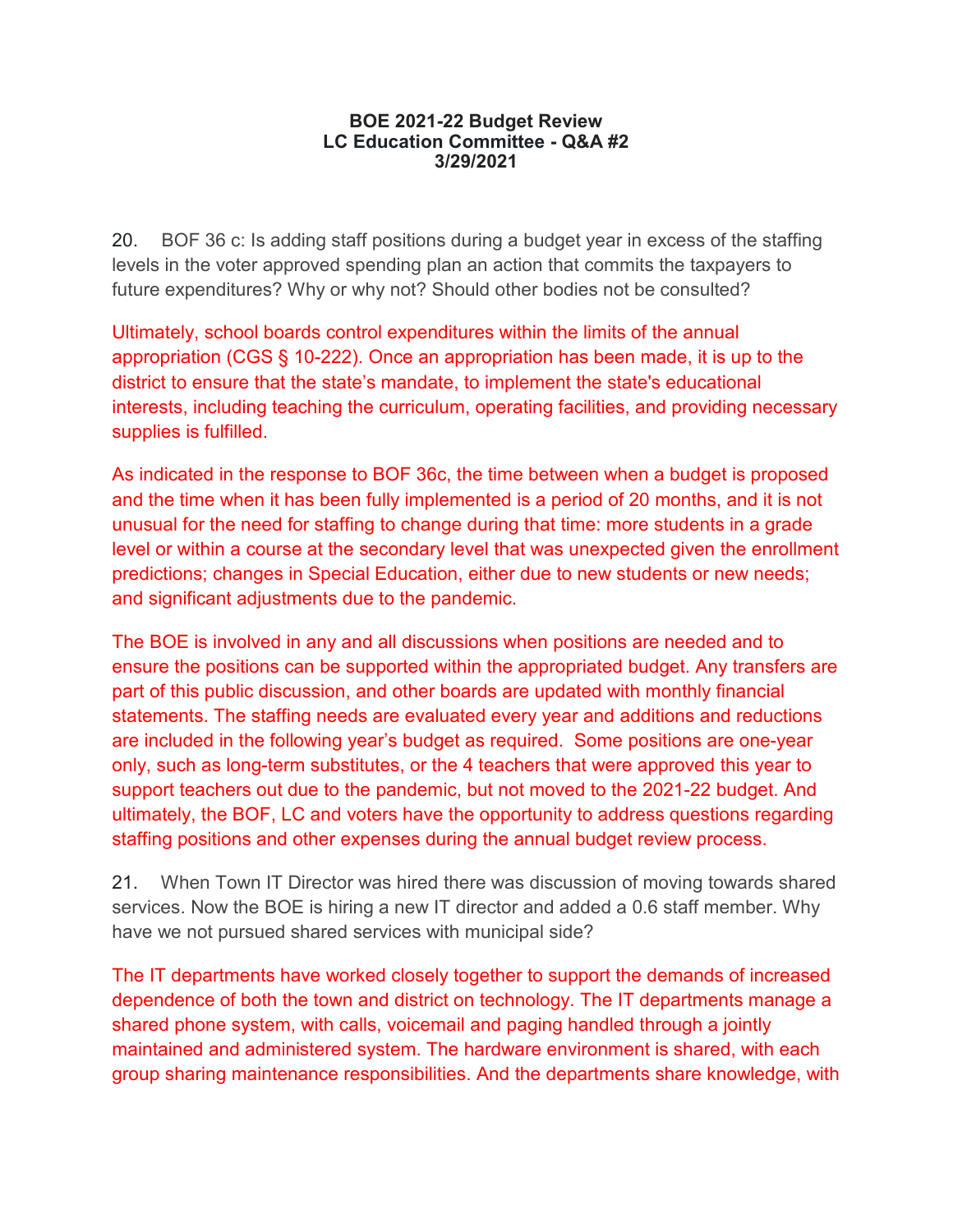priority given to the adoption of the same software/hardware solutions to meet business needs and allow for providing support to each other during issue resolution.

In July 2016, the LC Shared Services Committee issued recommendations for shared services. It did not include a recommendation to eliminate positions (if that is the question). The recommendation for Information Technology, specifically, was to formalize a collaborative hiring process that takes input from both departments in order to ensure that new hires are capable of working in a collaborative environment and promote the sharing of skill sets across departments. The district included the town counterpart in the interview process for the hiring of IT Director in 2020 (as well as the district Business Director and Facilities Director).

Even prior to the pandemic, our needs in technology have grown, but with the surge now as a result of the pandemic, the responsibilities have added to the work of all Technology Dept. staff and leaders. The .6 is needed currently to support the department given the number of 1:1 devices, software applications, infrastructure, incoming changes to platforms (such as efinance) and Blackboard, which will be coming in next year to create a more efficient communication system for parents and staff.

The level of tech support needed in our district now has increased considerably and, at least for the time being, will continue down this path in the next few years. Moving to a 1:1 technology system creates a greater need for troubleshooting and future purchasing needs. The infrastructure is integral to our system, especially as digital instruction will and continue to be a more central aspect of teaching and learning. While we understand the need to continue to review shared services, this must create efficiencies and benefits to both the BOE and Town, without overburdening either side. With the level of support needed on the BOE side, the need warranted a .6 beyond the replacement of a director position.

As with any positions, we continue to evaluate and re-evaluate positions and the level of work handled by employees (certified, non-certified, and central office).

22. Ref BOF Q11b: What statute/policy says we are obligated to provide transportation for every student? How has declining enrollment impacted this over the years?

State law requires school districts to provide transportation for all school-age children whenever it is "reasonable and desirable" (CGS  $\S$  10-220(a)). In general, this requirement is limited to transportation to public and certain nonprofit, private schools located within the school district. The only out-of-district transportation school districts must provide is for students attending state technical high schools and districtdesignated regional agricultural science and technology centers.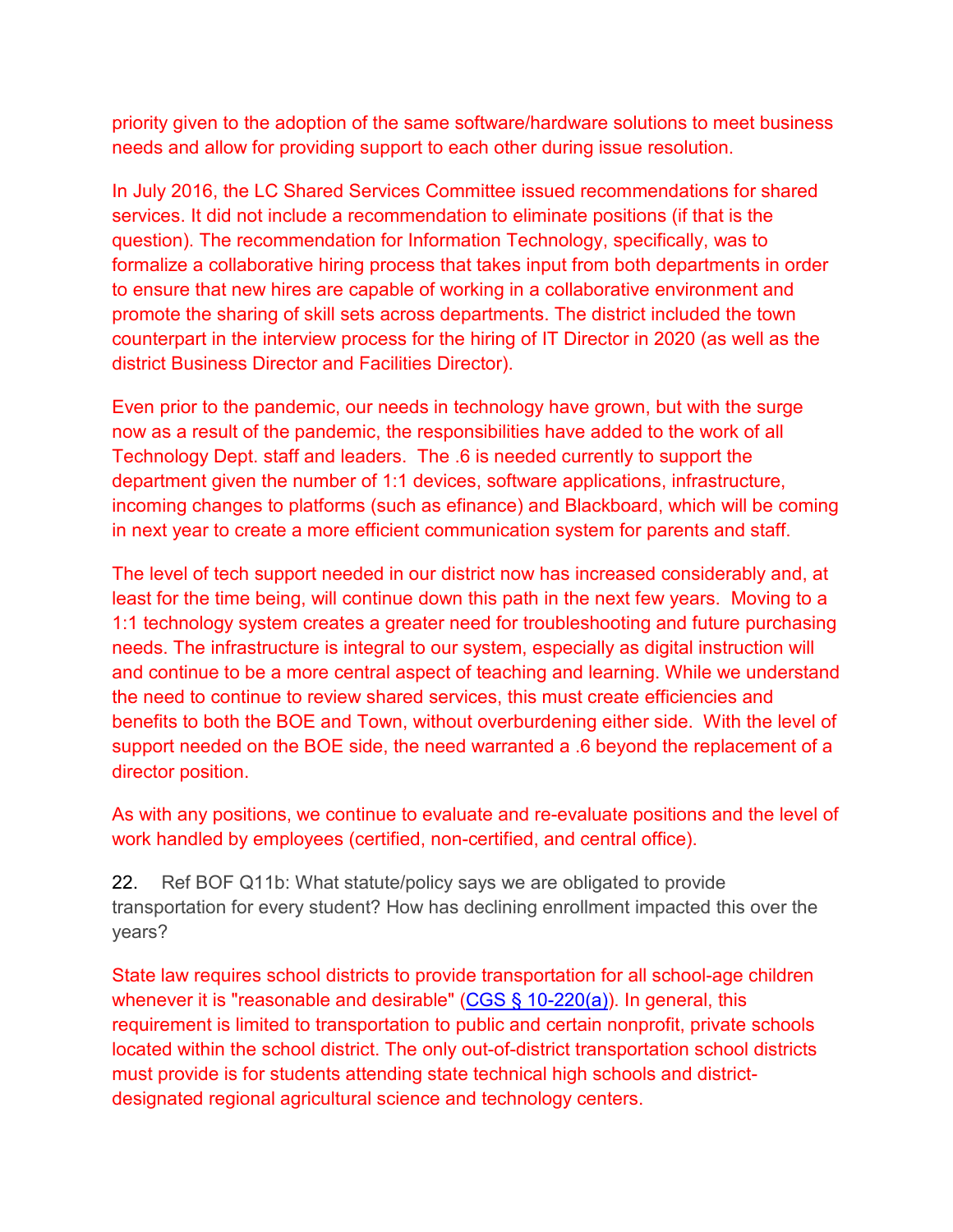Within these requirements, local and regional boards of education retain discretion over district transportation policies, including the number of school buses, bus routes and stops, the students to whom they will provide transportation, and maximum walking distances.

The reference to the need for "a seat for every student" in the context of parents driving and the possibility of students opting out is because an "opt-out" is not legally binding, and the district would have to provide transportation if a parent changed their mind at any time.

As you reference in the question, the answer to BOF Question 11b, Feb. 18, 2021, describes several of the elements that have prevented consolidation of bus routes even with declining enrollment.

## b. Has there been any recent effort to consolidate bus routes to eliminate a bus (es)?

When our district moved from a three tier to a 2-tier system due to the school start time change, this prompted consolidation of routes and raised the passenger load. We did not add buses that year as this was a no-cost solution. At the onset, the biggest complaint was that there were more students on buses than normal.

That being said, regardless of parents driving or some high school students driving, there must be a seat for every student. There are many times when parents use transportation, even when their students have not been on for a period of time. Things change and we have an obligation to provide transportation for all students. That being said, we review routes each year to see if consolidation can occur, but with a 2-tier system, our ride times increased as we cover the same ground (and now have both Reed and elementary students riding together).

Further, since last March, we needed additional space on our buses due to COVID. While we are currently all in-person (with 75% in), there are still uncertainties about the future of the virus and our ability to continue some proximity between students. However, this is yet another reason, even if we could (and we cannot) we did not consolidate.

Additionally, it should be noted that Newtown is one of the largest towns in Connecticut. Combined with a low population density, this leads to longer than average bus ride times than our surrounding towns. However, the district will continue to annually review bus routes to look for consolidation.

23. Ref BOF27: Charter 6-05a requires the BOE to "submit an itemized estimate of all revenue other than Town appropriations to be received by the BOE for its use during the next fiscal year." With grants yet outstanding how do we reconcile this with funding coming from the Town? Should those grants go to the general fund to offset the taxpayer expense? Why are some grants not handled through the Town revenue process as ECS is?

Only those grants or State funding that go to the Town are retained and distributed in that way.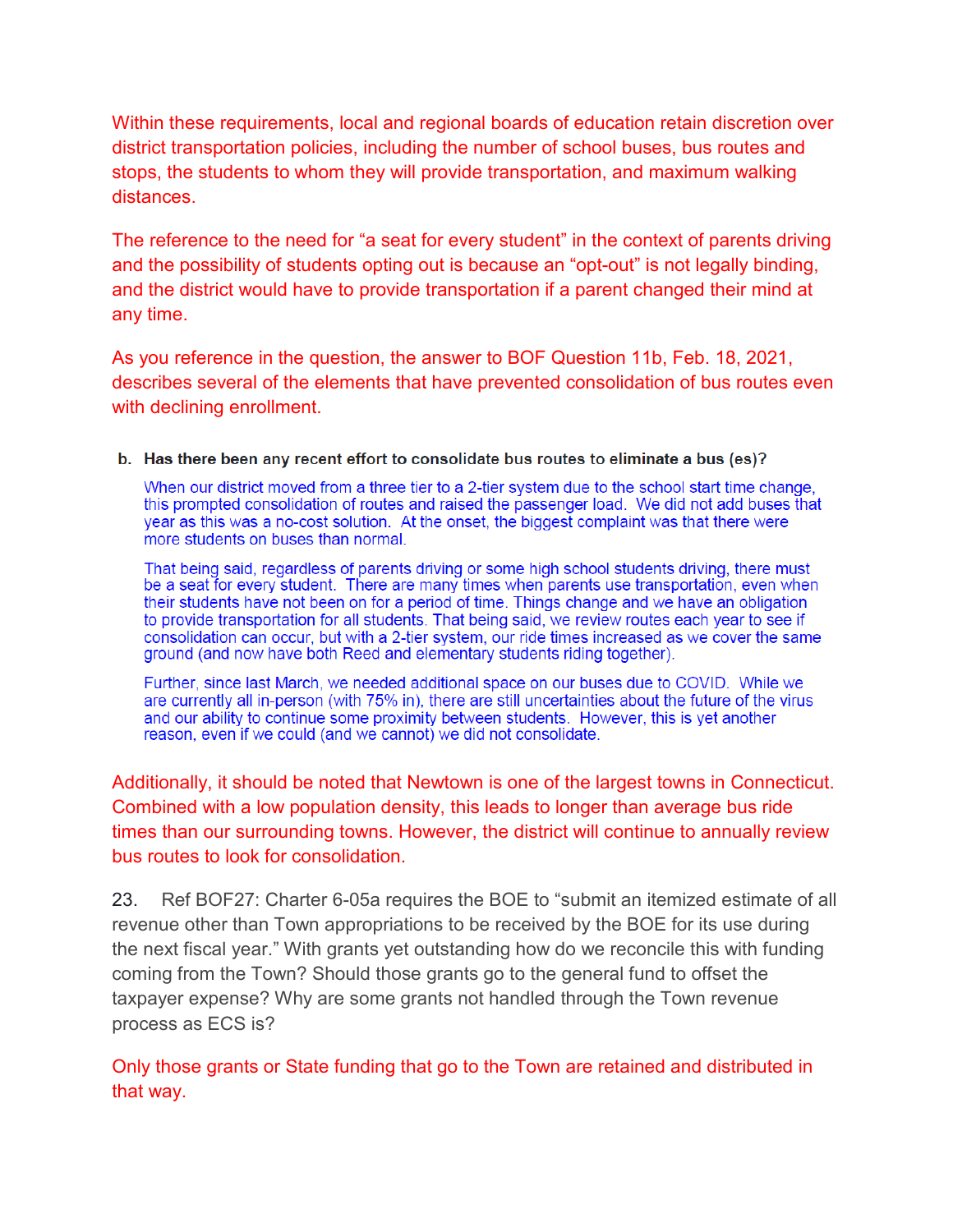Grants awards from private foundations or other donors (such as the NoVo Foundation, the Dalio Foundation, and the Sandy Hook School Foundation) are given directly to the Board of Education for deposit to a Board of Education grant account. In those cases, the grantee is Newtown Public Schools, the funds are to be used solely by the Board of Education for specific purposes outlined in the funder's grant agreement. The district's grant writer (staff member of the BOE) prepares grant applications, approves grant expenses, monitors the grant budget, communicates with the funder, and prepares all interim and final reports on the use of grant funds and grant outcomes. These privately funded grants are not guaranteed. They are competitive applications, each funder sets its own application deadline, and the funders' grant decisions are sometimes not known before the budget is presented to the Board of Finance. The Board of Education does make every effort to include all private funding sources as early as possible (see page 195-197 BOE Budget).

Other federal grants, such as IDEA, again are to be used for specific expenditures and were meant to supplement the Board's budget, not supplant or reduce it.

ECS funding goes directly to the town, and is intended to offset local taxpayer contributions. It has contributed to the healthy fund balance.

24. Should that come in during a fiscal year be "special appropriations" as per Charter 6-35 in that they are "the appropriation of additional funds that are made during a fiscal year that are supplemental to an adopted Town budget?" Why do these not go through the special appropriations process?

CGS 10-222 indicates "Expenditures by the board of education shall not exceed the appropriation made by the municipality, with such money as may be received from other sources for school purposes. If any occasion arises whereby additional funds are needed by such board, the chairman of such board shall notify the board of finance, board of selectmen or appropriating authority, as the case may be, and shall submit a request for additional funds in the same manner as is provided for departments, boards or agencies of the municipality and no additional funds shall be expended unless such supplemental appropriation shall be granted and no supplemental expenditures shall be made in excess of those granted through the appropriating authority."

In this context, grants are not special appropriations but are "such money as may be received from other sources for school purposes."

Since board of education accounts are operated by the municipality, a grant generally would be processed through the accounts managed by the town, but the disposition of such funds would be up to the board of education.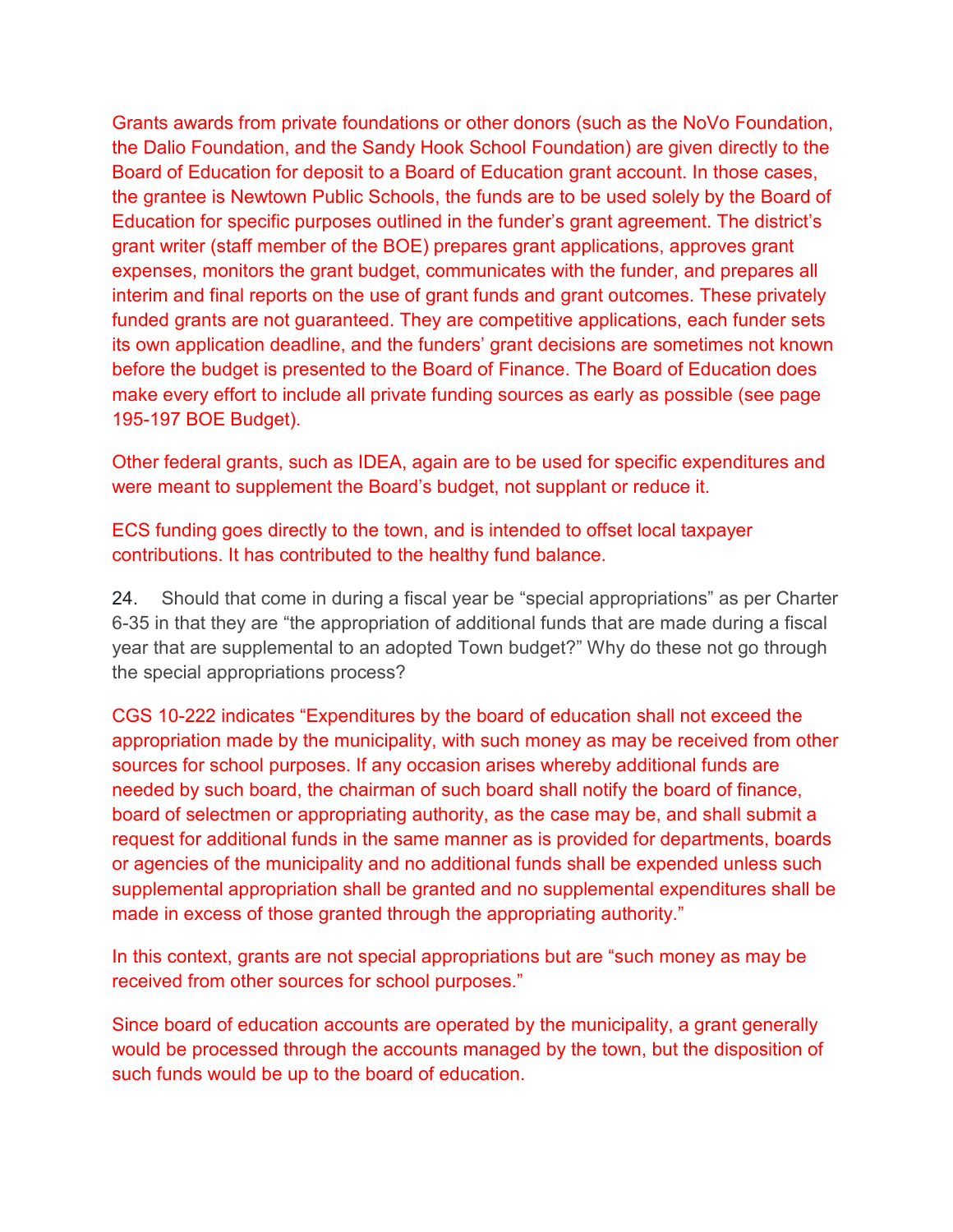25. Some of the public discussion and letters around this budget and Charter have made it seem as though there is a perception that the Board of Selectman side and the BOE are totally separate entities, each with their own finance directors, as opposed to a business manager and all part of one Town where the BOE is a single line item in the Town budget. For the sake of the general public's information please confirm: Does the BOE collect taxes? Where is debt service for school related CIP items carried? What body is responsible for the town audit?

Newtown boards, commissions, employees, and residents are all part of one town, yet each has a distinct role and purpose in our town governance, with the statutes, town charter, and legal precedent providing a framework. The BOE plays an interesting role, being responsive to the town, the state, and the federal government. In the words of Thomas Mooney, author of A Practical Guide to School Law, "A board of education in Connecticut has dual status. For some purposes, it is an agency of the town, and it is thus subject to charter requirements concerning election, civil service and other matters. As regards the provision of educational services, however, a board of education may act independently of town control. Education in Connecticut is a state responsibility, and the General Assembly has delegated that responsibility to each local or regional board of education. As school boards carry out that responsibility, they act as agents of the state."

It follows then that the Finance Director for the town serves a distinct role from the Business Director for the district as prescribed by the statutes. Municipal finance activities may include: debt, cash, risk and retirement administration; budget preparation and administration; revenue collection and assessment; and purchasing.

The district Business Director is certified by the state and manages the district budget based on the accounting systems required by the US Department of Education. Statute 7-349 which holds board of education members and district authorities legally responsible for not authorizing expenditures in excess of appropriations does not include any municipal officials.

In Connecticut, boards of education do not have the authority to collect taxes. However, it should be noted that the BOE and BOS budgets are approved through parallel and separate processes. Each board must gain approval of their budget from the BOF, LC and voters. Additionally, once the budgets reach referendum, if the BOE budget fails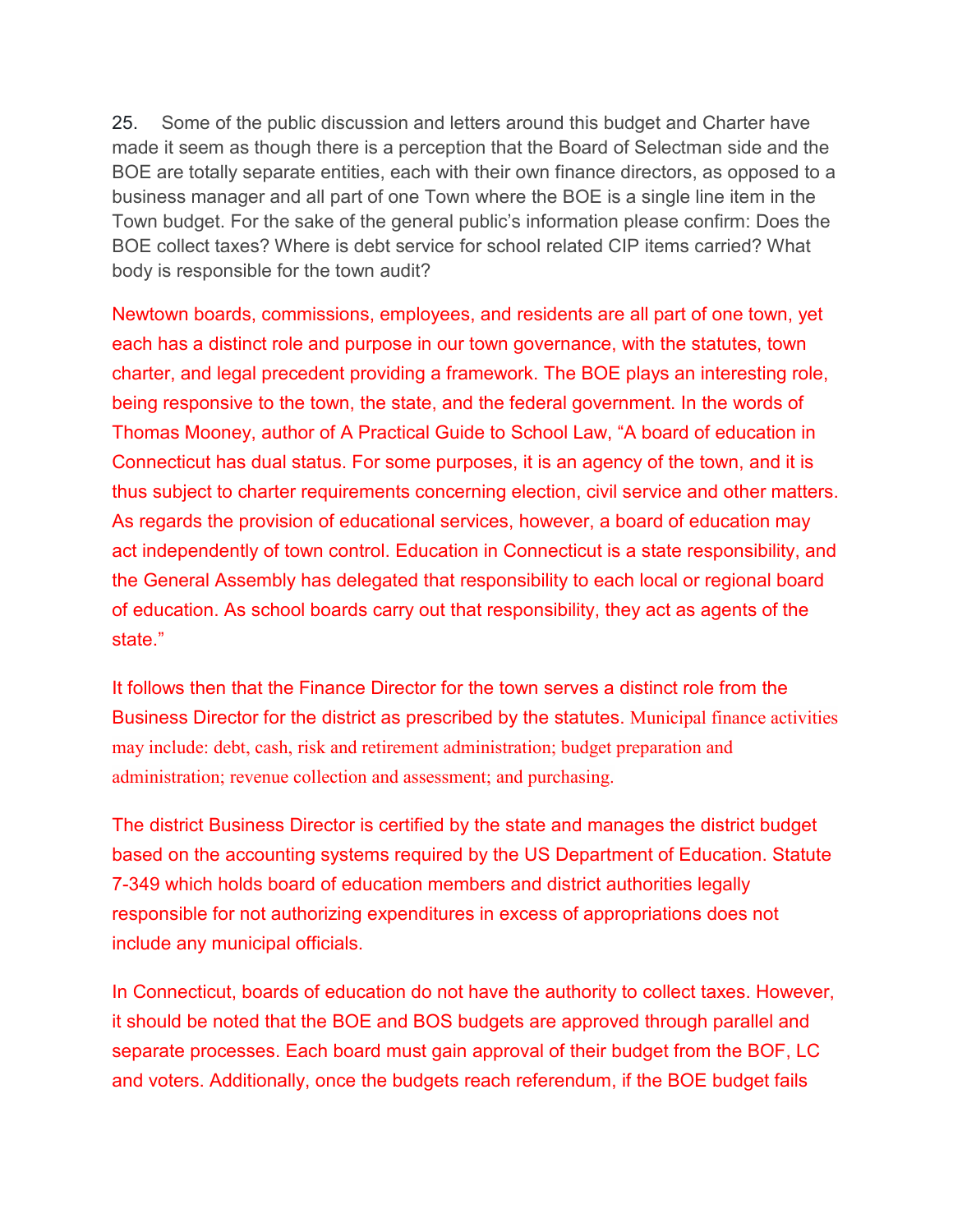and the BOS budget passes, the BOE budget stands alone for adjustments, and vice versa. If the BOS budget fails, the "BOE line item" that appears in the Town budget cannot be adjusted in order to pass the BOS budget. However, town department budgets can.

Debt service for all assets resides within the Town budget.

The Legislative Council, with recommendation from the Board of Finance, is responsible for annually designating an independent, certified public accountant or firm to audit the books and accounts of the Town**.**

In addition to the town audit, Connecticut General Statute 10-227 requires boards of education to report "receipts, expenditures and statistics, as prescribed by the Commissioner" each year. These reports are required to be filed with the State Department of Education in a manner consistent with a Uniform Chart of Accounts that the Department was required to create by statute (CT GS 10-10c) and the US Department of Education. The office of Policy Management is expressly authorized to audit such financial reports.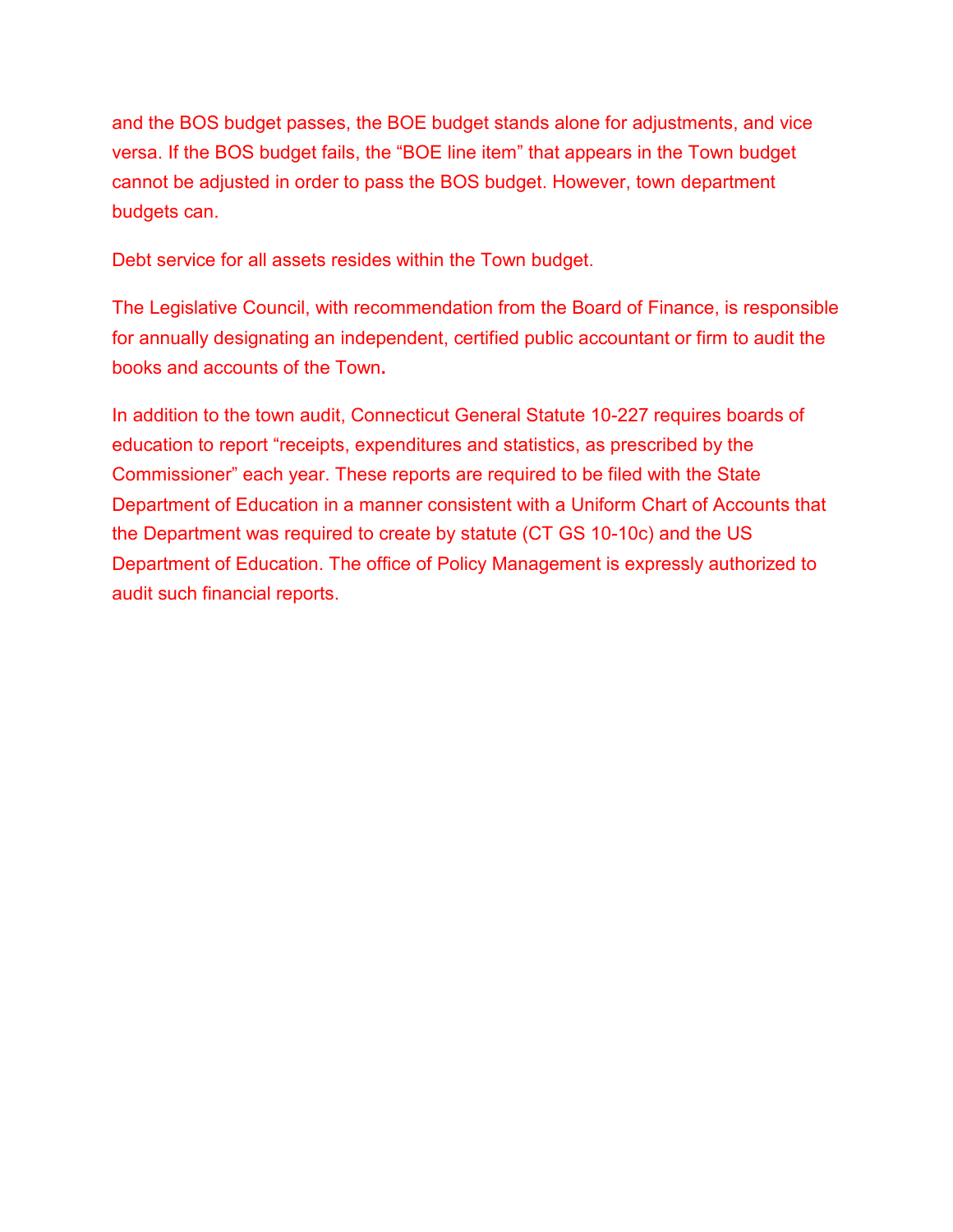## **BOE 2021-22 Budget Review LC Education Committee - #3 3/29/2021**

A question was raised at the 2/23/2021 LC Education Committee meeting regarding the 0.58% increase in the 2021-22 BOE budget proposal. We had indicated that 0.58% of the 2.58% budget increase was driven by reductions made by replacing funds for maintenance and technology in the 2020-21 budget (with "FEMA" funds).

Put another way, the BOE budget request for 2021-22 would have been a 2.0% increase had it not been for the \$450,000 reduction and replacement in the 2020-21 BOE budget\*.

If the "FEMA" funds had been used to pay for a one time expense, such as a truck or a roof repair, the expense would not be recurring and would not appear again in the 2021- 22 budget request. However, because it was used to offset expenses that have been purposefully spread over time, the monies will need to be added back to the following year's budget request. This can be seen in the 5 year maintenance plan in the BOE budget book, pages 163-5, and the history of the technology budget can be seen on, page 151.



Note: \$51,953 was the BOE expenditure in 2012-13 supplemented by \$103,500 from the Town capital and non-recurring fund. Note: \$528,360 is the BOE expenditure in 2016-17 supplemented by \$99,647 from the Town capital and non-recurring fund. Note: \$525,000 was the BOE requested budget, \$115,000 was transferred into the Town's Town capital and non-recurring fund.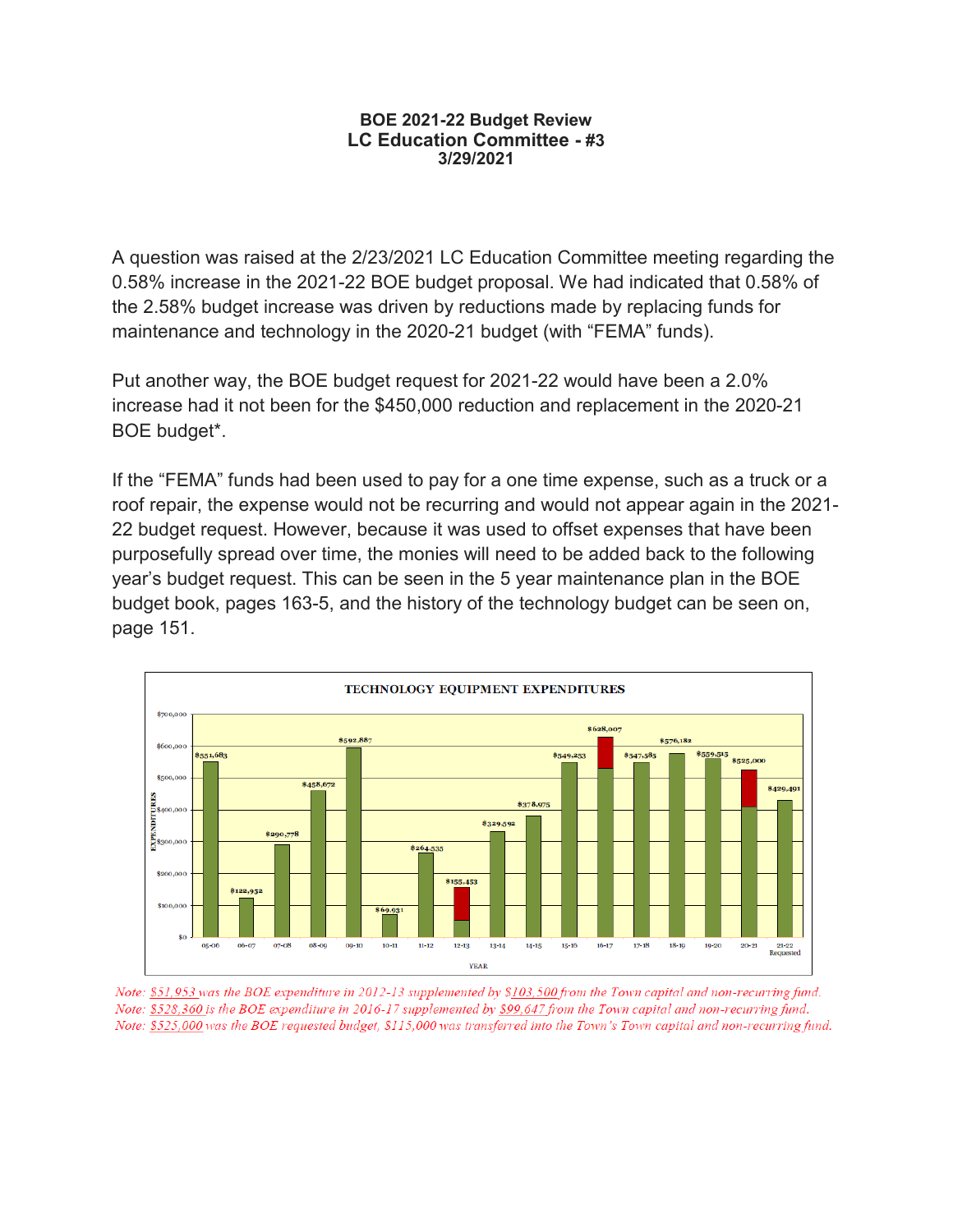

Note: 2012-13 amount from Town Capital Non-recurring fund \$96,500 2021-21 transferred to Town Capital Non-recurring fund \$335,000

The practice of replacing BOE maintenance and technology lines with Capital Nonrecurring funds leads to artificial ups and downs in the year-over-year budgets, and the BOE is left to justify the additional increase in the year following when this strategy is used. This year, if understood correctly, there was a proposal to replace a total of ~\$800,000 (BOF has already reduced the entire \$320,000 maintenance budget and \$29,491 of the technology budget; LC Education Committee was proposing reducing and replacing an additional \$450,000). Given that the maintenance and technology expenses are fairly constant each year (largely because of a BOE effort to even out expenses over budget cycles), next year's budget would start at about a 1% increase due to this replacement of funds.

The Board of Education respectfully asks three questions:

1. Can the anticipated revenue from tax dollars be offset with Fund Balance in order to avoid the ups and downs in year-over-year budgets?

2. Is this source of funding part of a long term plan?

3. Can the excess funds in the Fund Balance be used with a plan to ease back into normal revenue sources (i.e., offset taxpayer revenue by \$450,000 year one, \$250,000 year two, and \$100,000 in year three)?